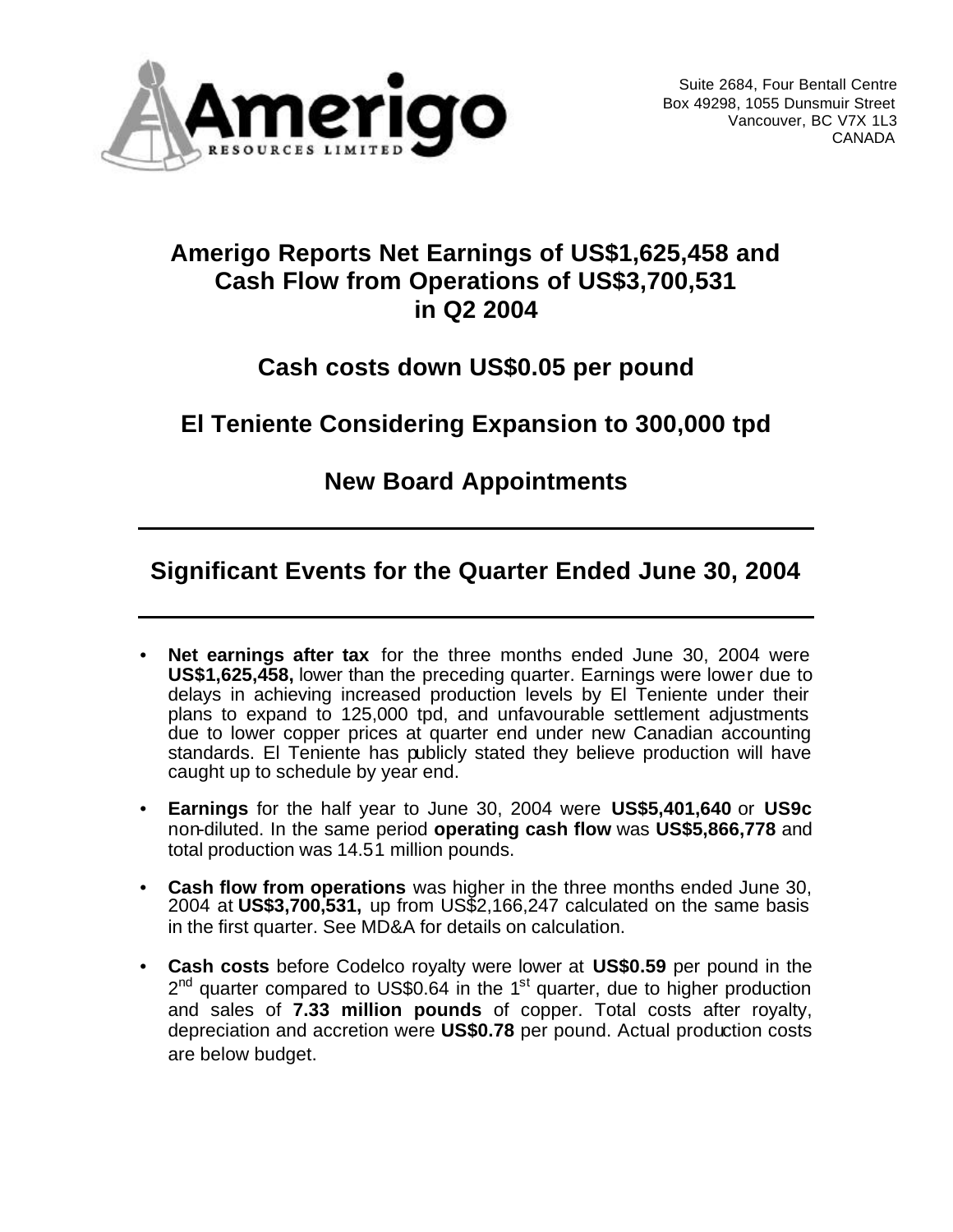- **Earnings per share** were **US3c** for the three months ended June 30, 2004. **Cash flow per share** was **US6c** in the same period.
- Cash balances have increased to **US\$8,044,947** at June 30, 2004.
- **Molybdenum processing plant underway –** MVC has commenced engineering to construct a processing plant to extract molybdenum at projected production rates of **700,000 pounds** of molybdenum in concentrates per year and estimated production costs of **\$2 per pound**. Recent molybdenum oxide prices have reached **\$16 per pound**. Commissioning is expected in the first half of 2005.
- **Initial production expansion is now operational.** Phase 1, the installation and commissioning of additional classification and flotation equipment, was completed on time and under budget on April 7, 2004. Optimisation of the new processing circuits continued during the quarter.
- **Further production increases.** Work continues on schedule for the next stage of expansion. In July 2004 MVC purchased 4 used mills with a capacity of 140% of the presently installed mills to accelerate the implementation of the expansion process. Negotiations with El Teniente progress well with respect to an increase of tailings supply from Colihues beyond the present limit of 10,000 tpd. Until these negotiations are finalized, the precise nature of the next expansion is under review to accommodate potential increased Colihues feed.

During the quarter Mr. Ricardo Alvarez, General Manager of El Teniente, announced that consideration was being given to a further increase in production rate from the recently expanded 125,000 tpd to 300,000 tpd by 2013. This augurs well for significantly increased production from fresh tailings in the future for MVC.

• Dr. Robert Gayton and Mr. Ruston Goepel have agreed to join the Amerigo Board with effect from August 15, 2004. Dr. Gayton and Mr. Goepel are very experienced businessmen and are most valuable additions to the Board. Mr. Ian Gallie has tendered his resignation with effect from the same date.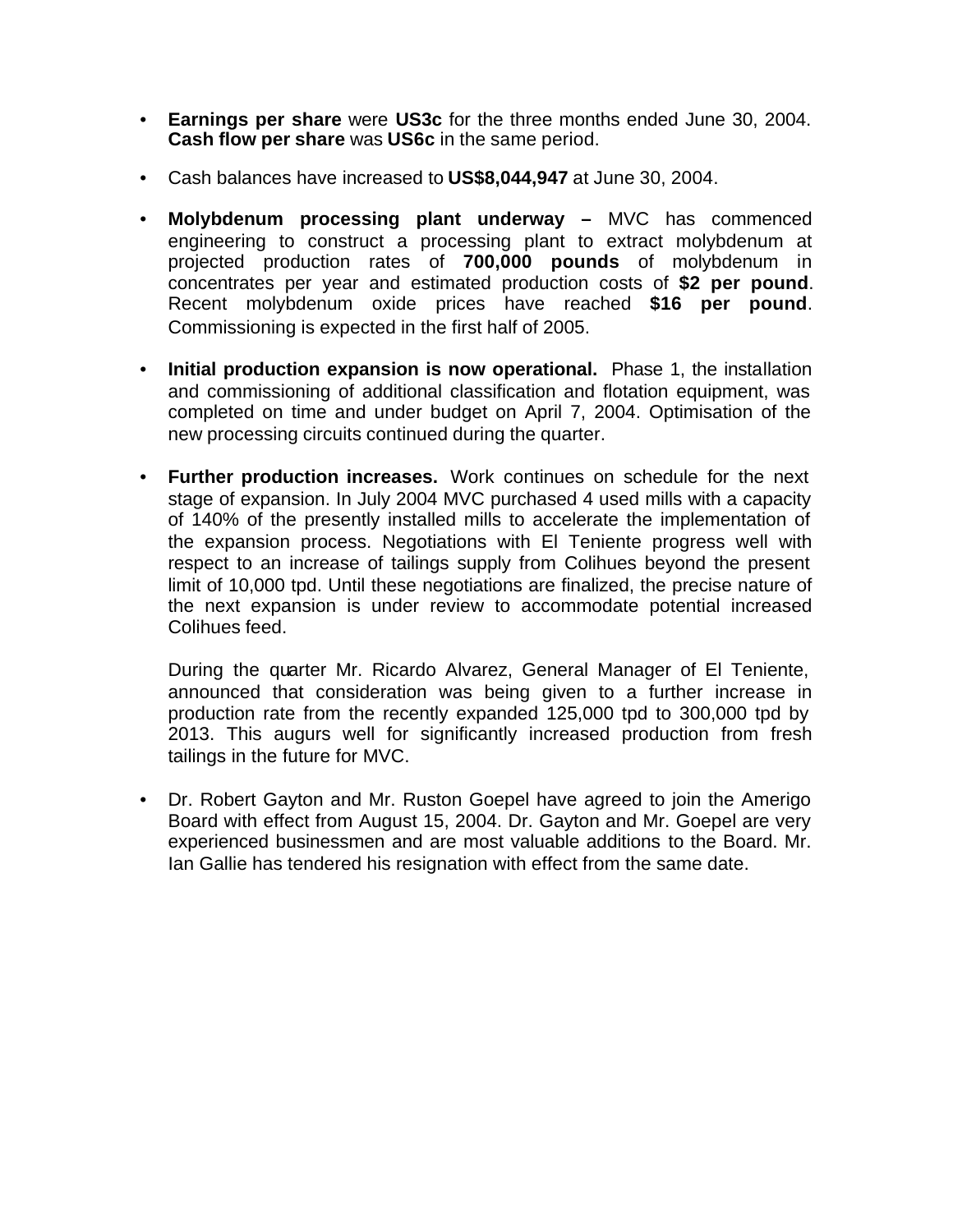### **Consolidated Financial Statements**

**June 30, 2004** (expressed in U.S. dollars) Not audited or reviewed by external auditors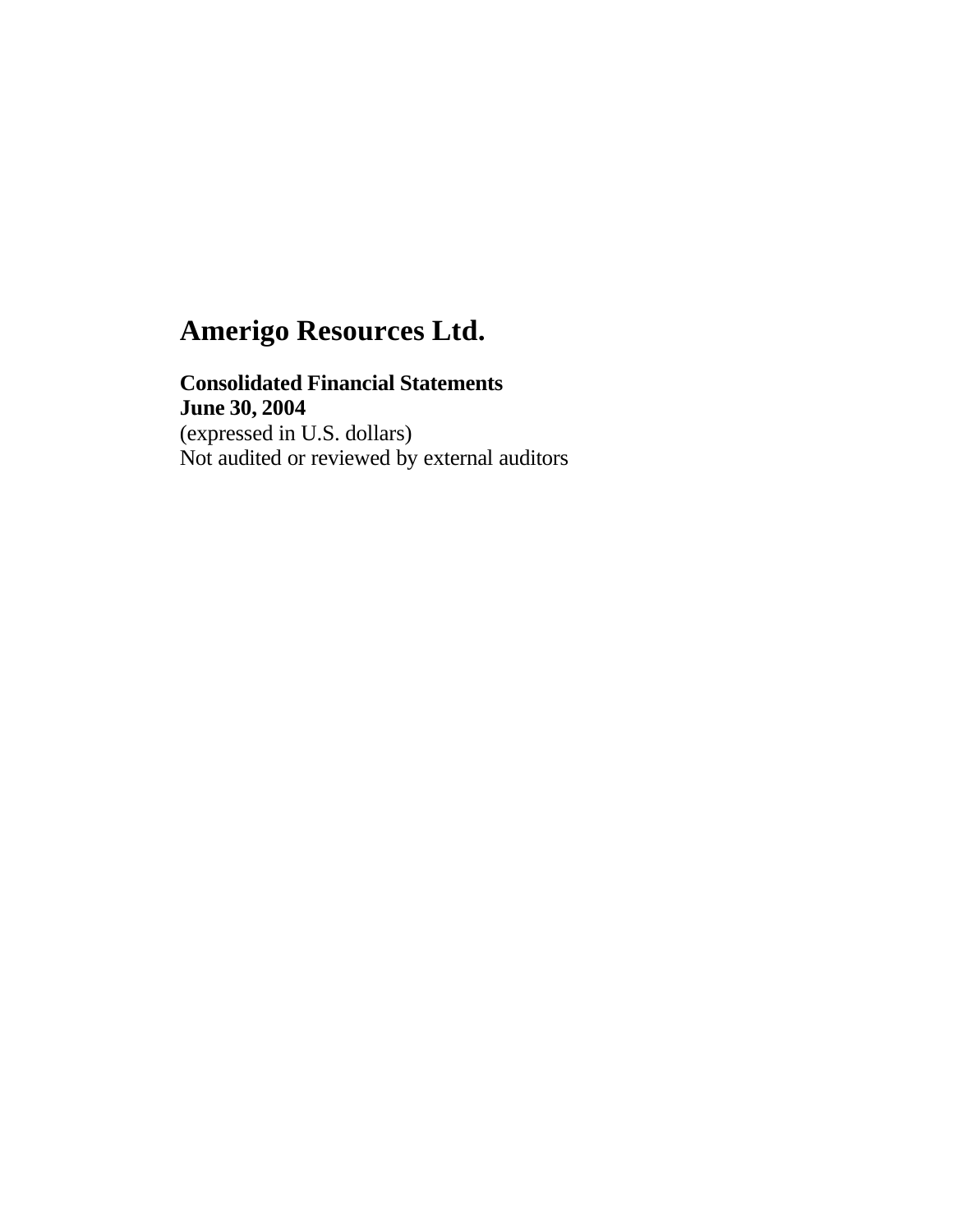Consolidated Balance Sheet

(expressed in U.S. dollars)

| <b>Assets</b><br><b>Current assets</b><br>Cash and cash equivalents<br>8,044,947<br>4,366,419<br>2,095,725<br>2,098,557<br>Accounts receivable<br>Prepaid expenses<br>229,461<br>66,059<br>Plant supplies and inventory<br>952,784<br>532,656<br>11,322,917<br>7,063,691<br><b>Deferred charges</b><br>50,574<br>32,026<br><b>Mineral property, plant and equipment</b> - net<br>26,915,288<br>25,328,269<br><b>Future income tax</b><br>592,125<br>1,194,097<br>38,880,904<br>33,618,083<br><b>Liabilities</b><br><b>Current liabilities</b><br>Accounts payable<br>1,587,420<br>1,949,547<br>1,086,586<br>604,108<br>El Teniente royalty payable<br>188,739<br>Due to related parties<br>36,773<br>2,710,779<br>2,742,394<br>Notes payable<br>3,400,000<br>3,400,000<br>Enami loan<br>1,397,166<br><b>Other payables</b><br>410,721<br>356,488<br><b>Asset retirement obligation</b><br>1,980,629<br>1,915,842<br><b>Minority interest</b><br>1,000<br>1,000<br>8,503,129<br>9,812,890<br><b>Shareholders' Equity</b><br><b>Capital stock</b><br>26,744,743<br>25,320,892<br>Capital stock to be issued<br>294,062<br><b>Contributed surplus</b><br>519,836<br>478,683<br><b>Shareholders' Equity (Deficit)</b><br>3,135,306<br>(2,266,334)<br><b>Cumulative translation adjustment</b><br>(22,110)<br>(22, 110)<br>30, 377, 775<br>23,805,193<br>38,880,904<br>33,618,083 | June 30<br>2004<br>S | December 31<br>2003<br>\$ |
|------------------------------------------------------------------------------------------------------------------------------------------------------------------------------------------------------------------------------------------------------------------------------------------------------------------------------------------------------------------------------------------------------------------------------------------------------------------------------------------------------------------------------------------------------------------------------------------------------------------------------------------------------------------------------------------------------------------------------------------------------------------------------------------------------------------------------------------------------------------------------------------------------------------------------------------------------------------------------------------------------------------------------------------------------------------------------------------------------------------------------------------------------------------------------------------------------------------------------------------------------------------------------------------------------------------------------------------------------------------------------|----------------------|---------------------------|
|                                                                                                                                                                                                                                                                                                                                                                                                                                                                                                                                                                                                                                                                                                                                                                                                                                                                                                                                                                                                                                                                                                                                                                                                                                                                                                                                                                              |                      |                           |
|                                                                                                                                                                                                                                                                                                                                                                                                                                                                                                                                                                                                                                                                                                                                                                                                                                                                                                                                                                                                                                                                                                                                                                                                                                                                                                                                                                              |                      |                           |
|                                                                                                                                                                                                                                                                                                                                                                                                                                                                                                                                                                                                                                                                                                                                                                                                                                                                                                                                                                                                                                                                                                                                                                                                                                                                                                                                                                              |                      |                           |
|                                                                                                                                                                                                                                                                                                                                                                                                                                                                                                                                                                                                                                                                                                                                                                                                                                                                                                                                                                                                                                                                                                                                                                                                                                                                                                                                                                              |                      |                           |
|                                                                                                                                                                                                                                                                                                                                                                                                                                                                                                                                                                                                                                                                                                                                                                                                                                                                                                                                                                                                                                                                                                                                                                                                                                                                                                                                                                              |                      |                           |
|                                                                                                                                                                                                                                                                                                                                                                                                                                                                                                                                                                                                                                                                                                                                                                                                                                                                                                                                                                                                                                                                                                                                                                                                                                                                                                                                                                              |                      |                           |
|                                                                                                                                                                                                                                                                                                                                                                                                                                                                                                                                                                                                                                                                                                                                                                                                                                                                                                                                                                                                                                                                                                                                                                                                                                                                                                                                                                              |                      |                           |
|                                                                                                                                                                                                                                                                                                                                                                                                                                                                                                                                                                                                                                                                                                                                                                                                                                                                                                                                                                                                                                                                                                                                                                                                                                                                                                                                                                              |                      |                           |
|                                                                                                                                                                                                                                                                                                                                                                                                                                                                                                                                                                                                                                                                                                                                                                                                                                                                                                                                                                                                                                                                                                                                                                                                                                                                                                                                                                              |                      |                           |
|                                                                                                                                                                                                                                                                                                                                                                                                                                                                                                                                                                                                                                                                                                                                                                                                                                                                                                                                                                                                                                                                                                                                                                                                                                                                                                                                                                              |                      |                           |
|                                                                                                                                                                                                                                                                                                                                                                                                                                                                                                                                                                                                                                                                                                                                                                                                                                                                                                                                                                                                                                                                                                                                                                                                                                                                                                                                                                              |                      |                           |
|                                                                                                                                                                                                                                                                                                                                                                                                                                                                                                                                                                                                                                                                                                                                                                                                                                                                                                                                                                                                                                                                                                                                                                                                                                                                                                                                                                              |                      |                           |
|                                                                                                                                                                                                                                                                                                                                                                                                                                                                                                                                                                                                                                                                                                                                                                                                                                                                                                                                                                                                                                                                                                                                                                                                                                                                                                                                                                              |                      |                           |
|                                                                                                                                                                                                                                                                                                                                                                                                                                                                                                                                                                                                                                                                                                                                                                                                                                                                                                                                                                                                                                                                                                                                                                                                                                                                                                                                                                              |                      |                           |
|                                                                                                                                                                                                                                                                                                                                                                                                                                                                                                                                                                                                                                                                                                                                                                                                                                                                                                                                                                                                                                                                                                                                                                                                                                                                                                                                                                              |                      |                           |

#### **Approved by the Board of Directors**

"Steven G. Dean" Director "Ian Gallie"

\_\_\_\_\_\_\_\_\_\_\_\_\_\_\_\_\_\_\_\_\_\_\_\_\_\_\_\_\_\_\_\_\_\_\_ Director \_\_\_\_\_\_\_\_\_\_\_\_\_\_\_\_\_\_\_\_\_\_\_\_\_\_\_\_\_\_\_\_\_\_\_ Director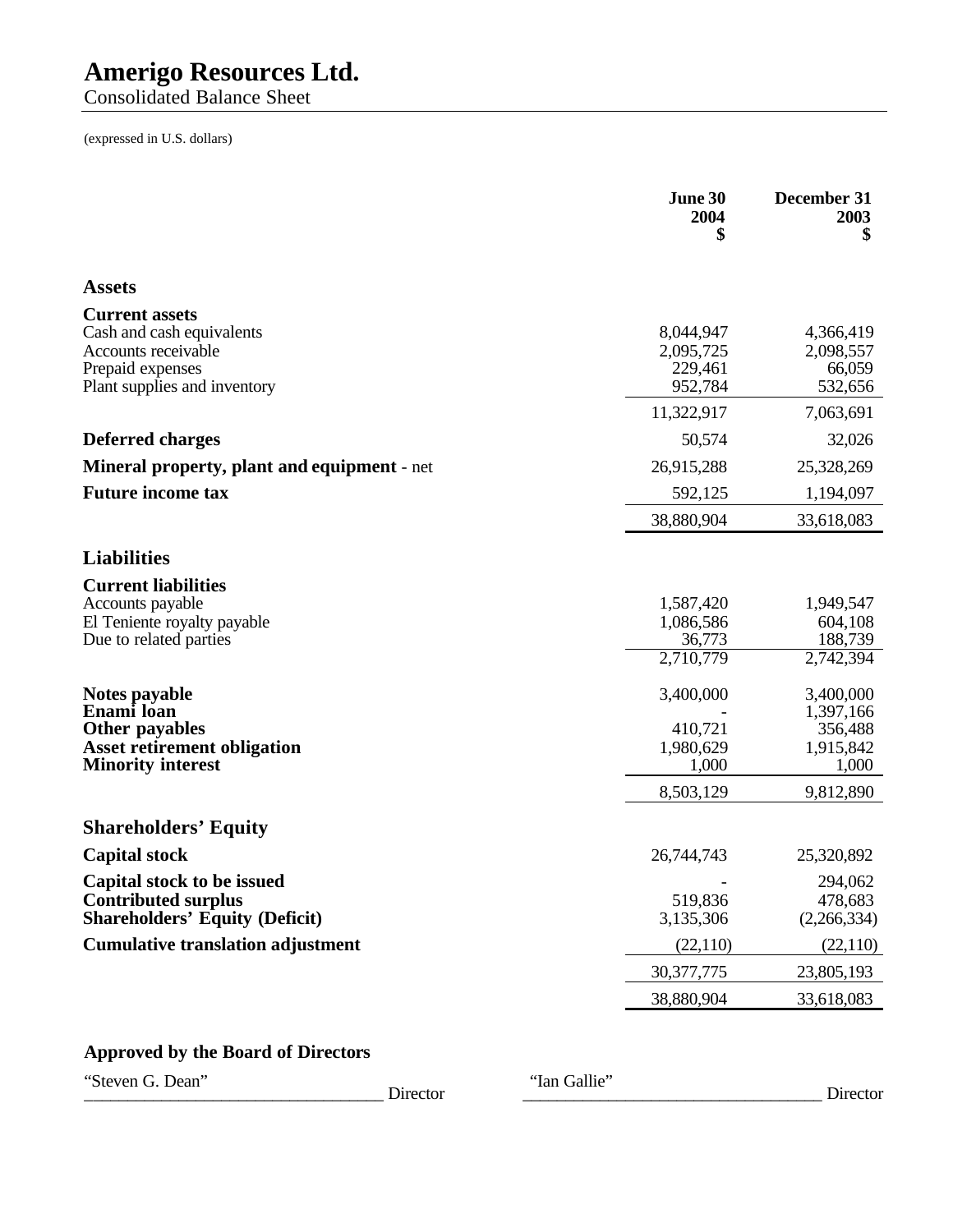Consolidated Statement of Retained Earnings

|                                                                                       | For the six months ended<br><b>June 30, 2004</b><br>\$ | For the ten months ended<br><b>December 31, 2003</b><br>\$ |
|---------------------------------------------------------------------------------------|--------------------------------------------------------|------------------------------------------------------------|
| Balance as at the beginning of the period<br>Adjustment on adoption of new accounting | (1,165,486)                                            | (3,046,499)                                                |
| standard for asset retirement obligations<br>Adjustment on adoption of new accounting | (116,205)                                              |                                                            |
| standard for expensing of stock options                                               | (984, 643)                                             |                                                            |
| Balance as at the beginning of the period as                                          |                                                        |                                                            |
| restated<br>Adjustment on adoption of new accounting                                  | (2,266,334)                                            | (3,046,499)                                                |
| standard for asset retirement obligations<br>Adjustment on adoption of new accounting |                                                        | (116,205)                                                  |
| standard for expensing of stock options                                               |                                                        | (984, 643)                                                 |
| Net earnings                                                                          | 5,401,640                                              | 1,881,013                                                  |
| Balance as at the end of the period                                                   | 3,135,306                                              | (2,266,334)                                                |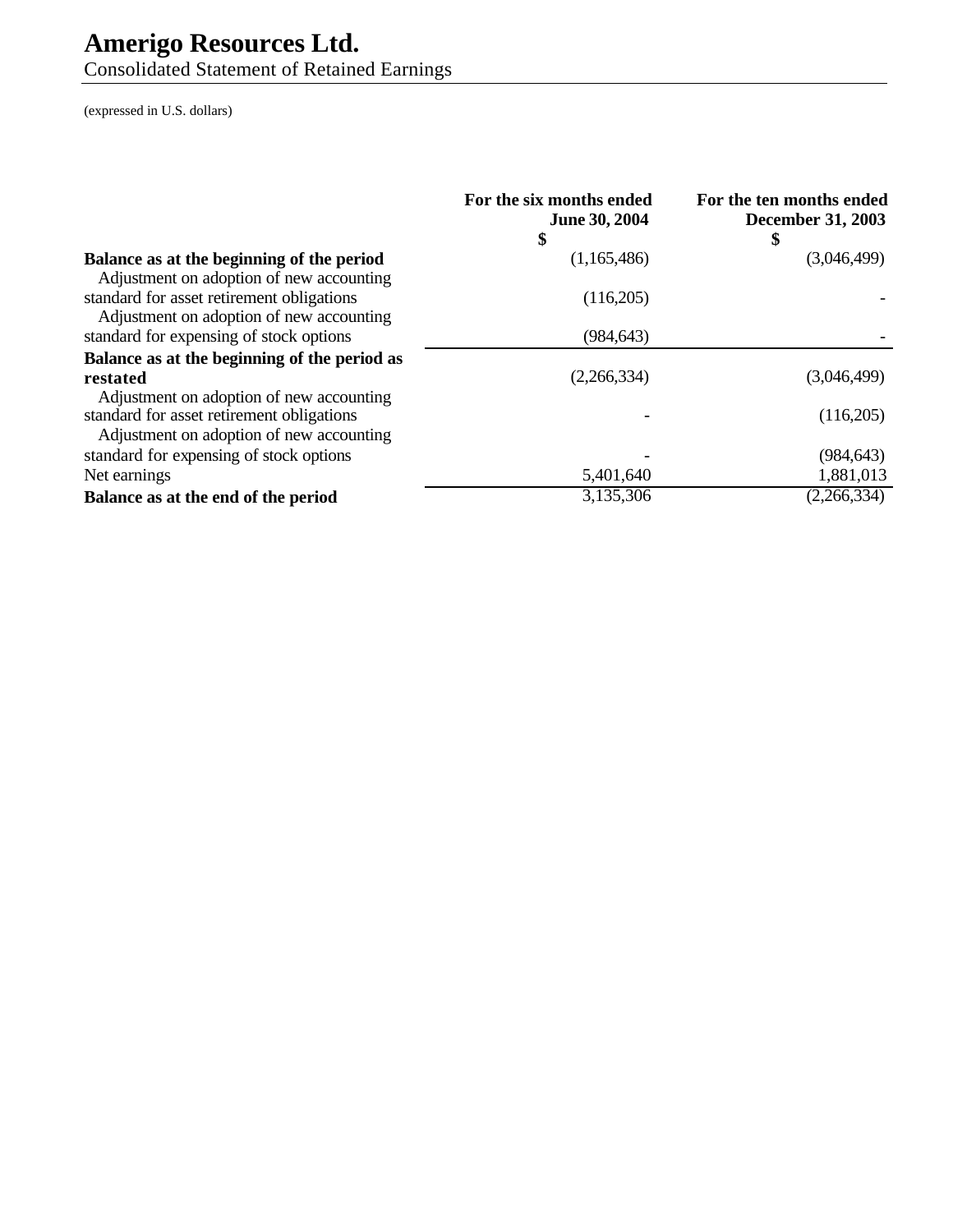Consolidated Statement of Operations

|                                                                            | Three months ended<br>June 30, 2004<br>5 | Three months ended<br>May 31, 2003 |
|----------------------------------------------------------------------------|------------------------------------------|------------------------------------|
| <b>Revenue</b>                                                             | 8,218,154                                |                                    |
| Costs                                                                      |                                          |                                    |
| Production costs                                                           | 2,225,519                                |                                    |
| Smelter refinery and other charges                                         | 1,289,738                                |                                    |
| El Teniente royalty                                                        | 1,118,271                                |                                    |
| Maintenance and services                                                   | 671,418                                  |                                    |
| Depreciation and amortization                                              | 277,616                                  |                                    |
| Administration                                                             | 206,075                                  |                                    |
| Transportation                                                             | 138,619                                  |                                    |
| Asset retirement accretion cost                                            | 32,394                                   |                                    |
| <b>Cost of sales</b>                                                       | 5,959,650                                |                                    |
| <b>Operating profit</b>                                                    | 2,258,504                                |                                    |
| Other income and expenses                                                  |                                          |                                    |
| Office expense                                                             | 59,451                                   | 11,481                             |
| Writedown of mineral properties                                            | 49,529                                   |                                    |
| Management fees                                                            | 43,917                                   | 11,918                             |
| Stock based compensation                                                   | 41,153                                   |                                    |
| Interest expense                                                           | 26,169                                   |                                    |
| Salaries, consulting and professional fees<br>Insurance expense            | 36,387<br>9,279                          | 10,315<br>5,595                    |
| Shareholder information                                                    | 6,499                                    |                                    |
| Project investigation costs                                                |                                          | 105,412                            |
| General prospecting                                                        |                                          | 2,655                              |
| Gain on disposition of mineral properties                                  | (146, 259)                               |                                    |
| Interest income                                                            | (60, 230)                                | (740)                              |
| Transfer agent and filing fees                                             | (1,952)                                  | 3,111                              |
| Foreign exchange expense                                                   | 93,025                                   |                                    |
|                                                                            | 156,968                                  | 149,747                            |
| Earnings (loss) before taxes and minority                                  |                                          |                                    |
| interest                                                                   | 2,101,536                                | (149, 747)                         |
| Income tax expense, net of tax recoveries                                  | 360,092                                  |                                    |
| Earnings (loss) before minority interest<br><b>Minority interest</b>       | 1,741,444<br>115,986                     |                                    |
|                                                                            |                                          |                                    |
| Net earnings (loss) for the period<br>Deficit - Beginning of period        | 1,625,458                                | (149, 747)                         |
| As previously reported<br>Accounting change                                | 1,509,848                                | (3,046,499)                        |
| As restated                                                                | 1,509,848                                | (3,046,499)                        |
| Retained earnings (Deficit) - End of period                                | 3,135,306                                | (3,196,246)                        |
| Weighted average number of shares outstanding<br>Earnings (loss) per share | 63,473,677                               | 7,225,449                          |
| <b>Basic</b>                                                               | 0.0256                                   | (0.0270)                           |
| Diluted                                                                    | 0.0188                                   | (0.0270)                           |
|                                                                            |                                          |                                    |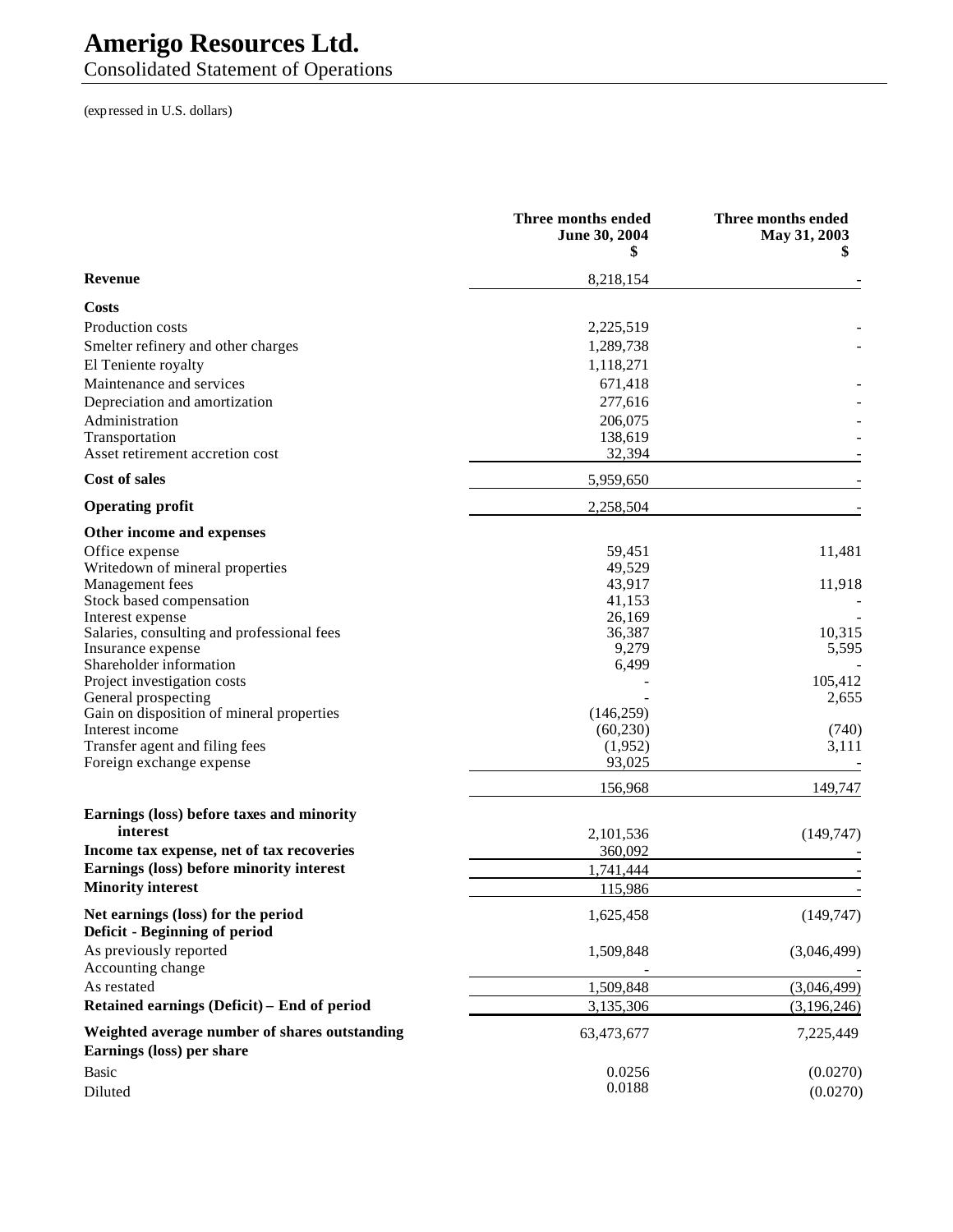Consolidated Statement of Operations

|                                                                     | Six months ended<br>June 30, 2004<br>\$ | Six months ended<br>May 31, 2003 |
|---------------------------------------------------------------------|-----------------------------------------|----------------------------------|
| Revenue                                                             | 18,456,874                              | 14,047                           |
| Costs                                                               |                                         |                                  |
| Production costs                                                    | 4,292,337                               |                                  |
| Smelter refinery and other charges                                  | 2,472,349                               |                                  |
| El Teniente royalty                                                 | 2,058,467                               |                                  |
| Maintenance and services                                            | 1,393,203                               |                                  |
| Depreciation and amortization                                       | 524,354                                 |                                  |
| Administration                                                      | 437,615                                 |                                  |
| Transportation                                                      | 260,331                                 |                                  |
| Asset retirement accretion cost                                     | 64,787                                  |                                  |
| <b>Cost of sales</b>                                                | 11,503,443                              |                                  |
| <b>Operating profit</b>                                             | 6,953,431                               | 14,047                           |
|                                                                     |                                         |                                  |
| Other income and expenses                                           |                                         |                                  |
| Transfer agent and filing fees                                      | 136,523                                 | 5,297                            |
| Salaries, consulting and professional fees<br>Office expense        | 136,251<br>97,472                       | 17,244<br>8,027                  |
| Interest expense                                                    | 99,788                                  |                                  |
| Management fees                                                     | 89,651                                  | 25,153                           |
| Writedown of mineral properties                                     | 49,529                                  |                                  |
| Stock based compensation                                            | 41,153                                  | 1,747                            |
| Insurance expense                                                   | 20,191                                  |                                  |
| Shareholder information                                             | 14,886                                  | 8,805                            |
| Financing costs                                                     |                                         | 10,038                           |
| Project investigation costs                                         |                                         | 105,412                          |
| General prospecting                                                 |                                         | 3,960                            |
| Gain on disposition of mineral properties                           | (146, 259)                              |                                  |
| Interest income                                                     | (129, 860)                              | (159)                            |
| Foreign exchange expense                                            | 320,924                                 |                                  |
|                                                                     | 730,249                                 | 200,724                          |
| Earnings (loss) before taxes and minority interest                  | 6,223,182                               | (186, 677)                       |
| Income tax expense, net of tax recoveries                           | 603,852                                 |                                  |
| Earnings (loss) before minority interest                            | 5,619,330                               |                                  |
| <b>Minority interest</b>                                            | 217,691                                 |                                  |
| Net earnings (loss) for the period<br>Deficit - Beginning of period | 5,401,640                               | (186, 677)                       |
| As previously reported                                              |                                         |                                  |
| Accounting change                                                   | (1,165,486)                             | (3,009,569)                      |
| As restated                                                         | (1,100,848)                             |                                  |
| Retained earnings (Deficit) - End of period                         | (2,266,334)<br>3,135,306                | (3,009,569)                      |
| Weighted average number of shares outstanding                       | 62,552,831                              | (3,196,246)<br>6,688,606         |
|                                                                     |                                         |                                  |
| Earnings (loss) per share<br><b>Basic</b>                           | 0.0864                                  | (0.0279)                         |
| Diluted                                                             | 0.0623                                  | (0.0279)                         |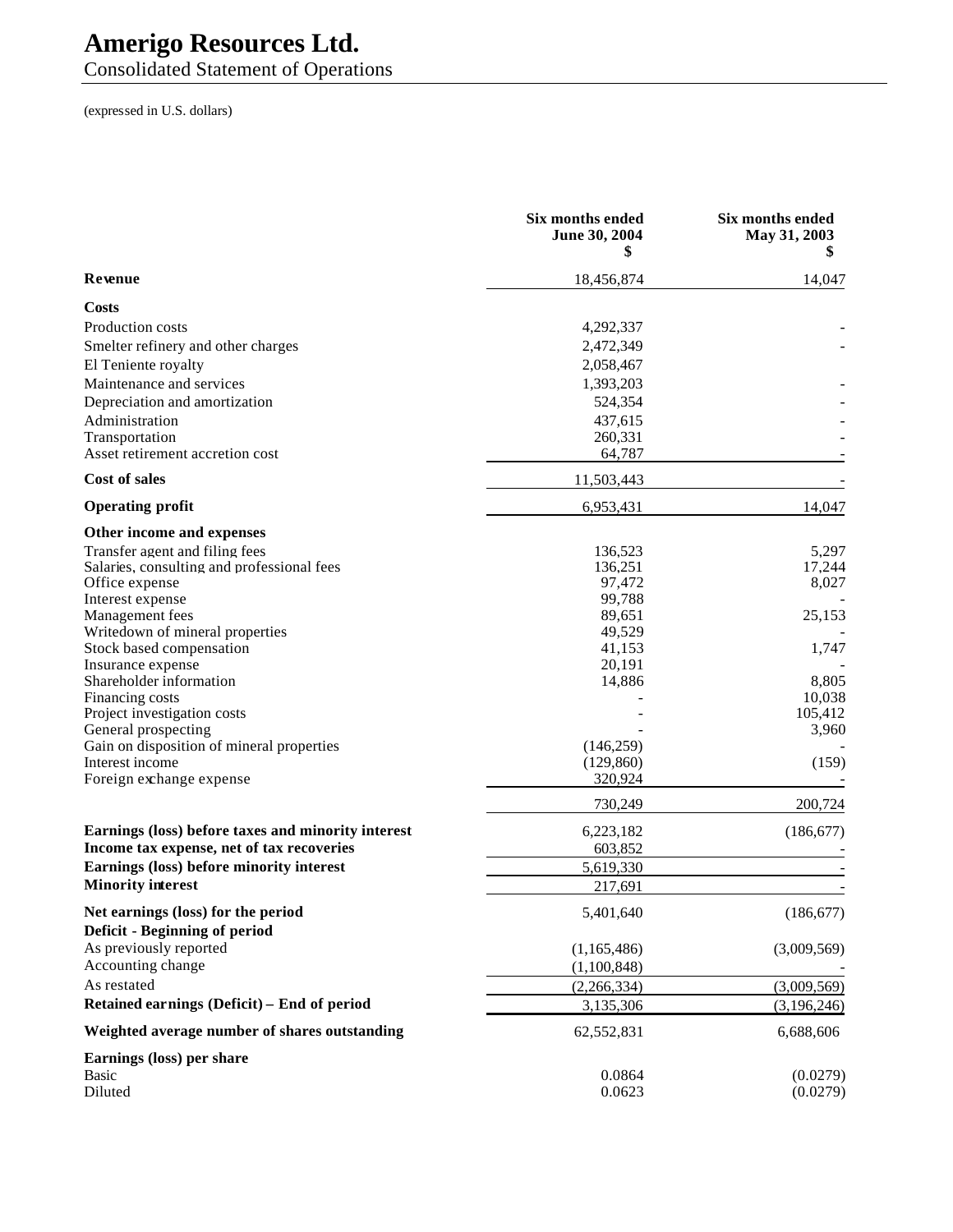Consolidated Statements of Cash Flows

|                                                                            | Three months ended<br><b>June 30, 2004</b><br>\$ | Three months ended<br>May 31, 2003 |
|----------------------------------------------------------------------------|--------------------------------------------------|------------------------------------|
| Cash flows from operating activities                                       |                                                  |                                    |
| Net earnings (loss) for the period                                         | 1,625,458                                        | (149, 747)                         |
| Items not affecting cash-                                                  |                                                  |                                    |
| Income tax expense net of recoveries                                       | 300,127                                          |                                    |
| Depreciation and amortization<br>Stock based compensation                  | 277,616<br>41,153                                |                                    |
| Writedown of mineral properties                                            | 49,529                                           |                                    |
| Asset retirement accretion cost                                            | 32,394                                           |                                    |
| Gain on disposition of mineral properties                                  | (146, 259)                                       |                                    |
|                                                                            | 2,180,018                                        | (149, 747)                         |
| Changes in non-cash working capital - net of                               |                                                  |                                    |
| effects of acquisition of subsidiary                                       |                                                  |                                    |
| Accounts receivable                                                        | 2,307,485                                        | (6, 855)                           |
| Prepaid expenses                                                           | (21, 858)                                        | 2,878                              |
| Plant, supplies and inventory                                              | (209, 368)                                       |                                    |
| Accounts payable                                                           | (406, 825)                                       | 74,456                             |
| Other current accounts payable                                             | (1,604)                                          |                                    |
| El Teniente royalty payable                                                | (147, 317)                                       |                                    |
| Net cash used in operating activities                                      | 3,700,531                                        | (79,671)                           |
| <b>Cash flows from investing activities</b>                                |                                                  |                                    |
| Purchase of mineral property, plant and                                    |                                                  |                                    |
| equipment                                                                  | (891, 818)                                       | (44, 511)                          |
| Net cash used in investing activities                                      | (891, 818)                                       | (44,511)                           |
| <b>Cash flows from financing activities</b>                                |                                                  |                                    |
|                                                                            |                                                  |                                    |
| Deferred charges                                                           | (41,230)                                         |                                    |
| Repayment of other loans<br>Issuance of shares for cash-net of share issue |                                                  |                                    |
| costs                                                                      | 8.670                                            | 271,030                            |
| Other payables                                                             | (13, 352)                                        |                                    |
| Net cash provided by financing activities                                  | (45, 812)                                        | 271,030                            |
|                                                                            |                                                  |                                    |
| Effect of exchange rate changes on cash<br>and cash equivalents            | 6,398                                            |                                    |
| Net increase in cash and cash equivalents                                  |                                                  |                                    |
|                                                                            | 2,769,299                                        | 161,571                            |
| Cash and cash equivalents - Beginning of                                   |                                                  |                                    |
| period                                                                     | 5,275,648                                        | 91,654                             |
| Cash and cash equivalents - End of period                                  | 8,044,947                                        | 253,225                            |
| <b>Supplemental cash flow information</b><br>Interest paid<br>Taxes paid   | 3,097                                            |                                    |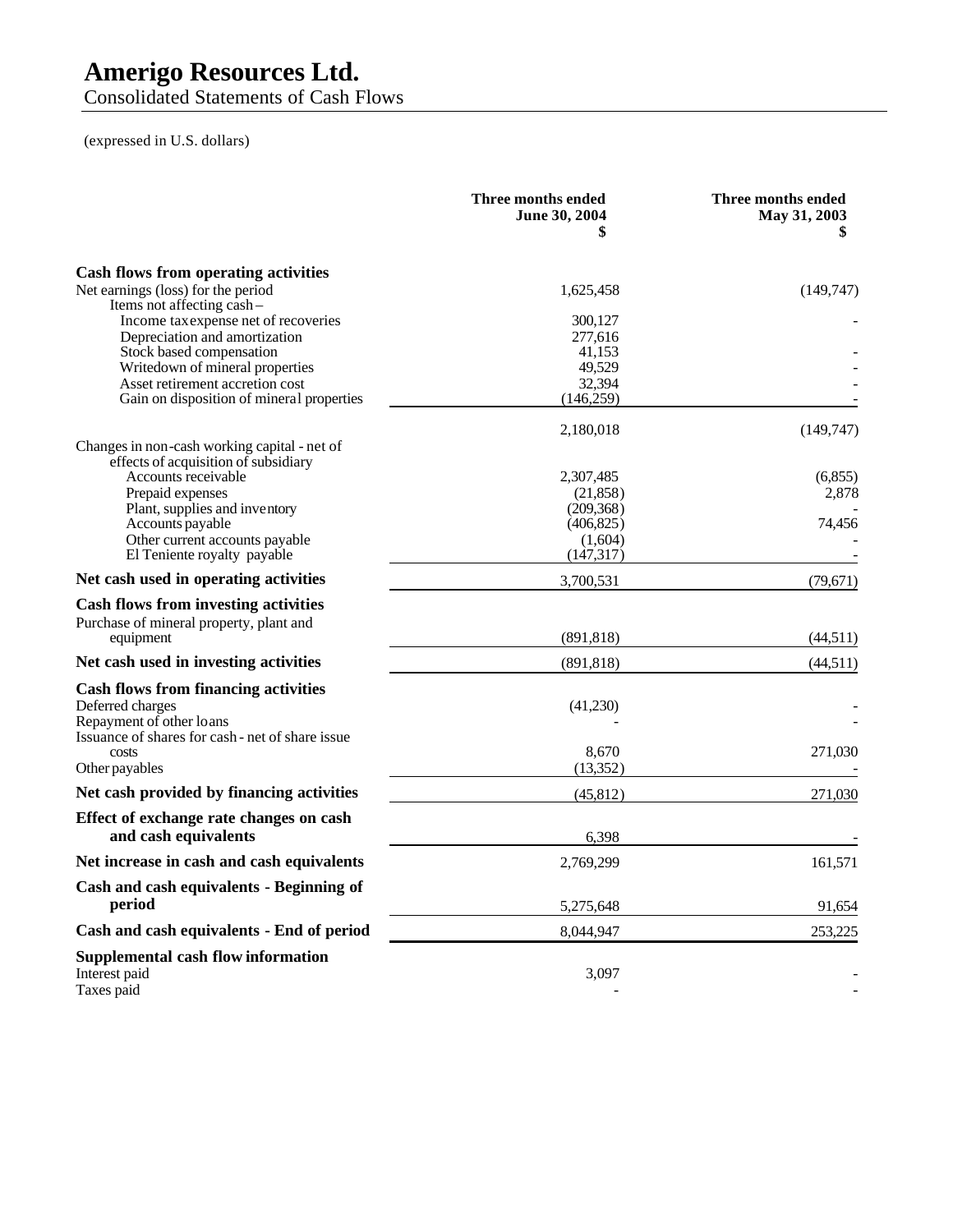Consolidated Statements of Cash Flows

|                                                                                   | Six months ended<br>June 30, 2004<br>\$ | Six months ended<br>May 31, 2003 |
|-----------------------------------------------------------------------------------|-----------------------------------------|----------------------------------|
| <b>Cash flows from operating activities</b><br>Net earnings (loss) for the period | 5,401,641                               | (186, 677)                       |
| Items not affecting cash-<br>Income tax expense net of recoveries                 | 543,887                                 |                                  |
| Depreciation and amortization<br>Asset retirement accretion cost                  | 524,354<br>64,787                       |                                  |
| Stock based compensation                                                          | 41,153                                  | 1,747                            |
| Writedown of mineral properties                                                   | 49,529                                  |                                  |
| Share subscriptions received in advance                                           |                                         | 60,229                           |
| Shares issued for financing costs                                                 |                                         | 6,692                            |
| Gain on disposition of mineral properties                                         | (146, 259)                              |                                  |
| Changes in non-cash working capital - net of                                      | 6,479,092                               | (118,009)                        |
| effects of acquisition of subsidiary                                              |                                         |                                  |
| Accounts receivable                                                               | 2,832                                   | (16,071)                         |
| Prepaid expenses<br>Plant, supplies and inventory                                 | (163, 402)<br>(420, 128)                | 2,878                            |
| Accounts payable                                                                  | (362, 128)                              | 74,551                           |
| Other current accounts payable                                                    | (151,966)                               |                                  |
| El Teniente royalty payable                                                       | 482,478                                 |                                  |
| Net cash used in operating activities                                             | 5,866,778                               | (56, 597)                        |
| <b>Cash flows from investing activities</b>                                       |                                         |                                  |
| Purchase of mineral property, plant and                                           |                                         |                                  |
| equipment                                                                         | (2,005,796)                             | (100, 359)                       |
| Net cash used in investing activities                                             | (2,005,796)                             | (100, 359)                       |
| <b>Cash flows from financing activities</b>                                       |                                         |                                  |
| Repayment of Enami loans                                                          | (1,397,166)                             |                                  |
| Deferred charges                                                                  | (41,230)                                |                                  |
| Repayment of other loans                                                          |                                         | (33,460)                         |
| Issuance of shares for cash - net of share issue                                  |                                         |                                  |
| costs<br>Other payables                                                           | 1,127,672<br>54,233                     | 315,023                          |
| Net cash provided by financing activities                                         | (256, 491)                              | 281,563                          |
|                                                                                   |                                         |                                  |
| Effect of exchange rate changes on cash<br>and cash equivalents                   | 74,037                                  |                                  |
| Net increase in cash and cash equivalents                                         | 3,678,528                               | 124,607                          |
| Cash and cash equivalents - Beginning of                                          |                                         |                                  |
| period                                                                            | 4,366,419                               | 128,618                          |
| Cash and cash equivalents - End of period                                         | 8,044,947                               | 253,225                          |
| <b>Supplemental cash flow information</b><br>Interest paid<br>Taxes paid          | 19,584                                  |                                  |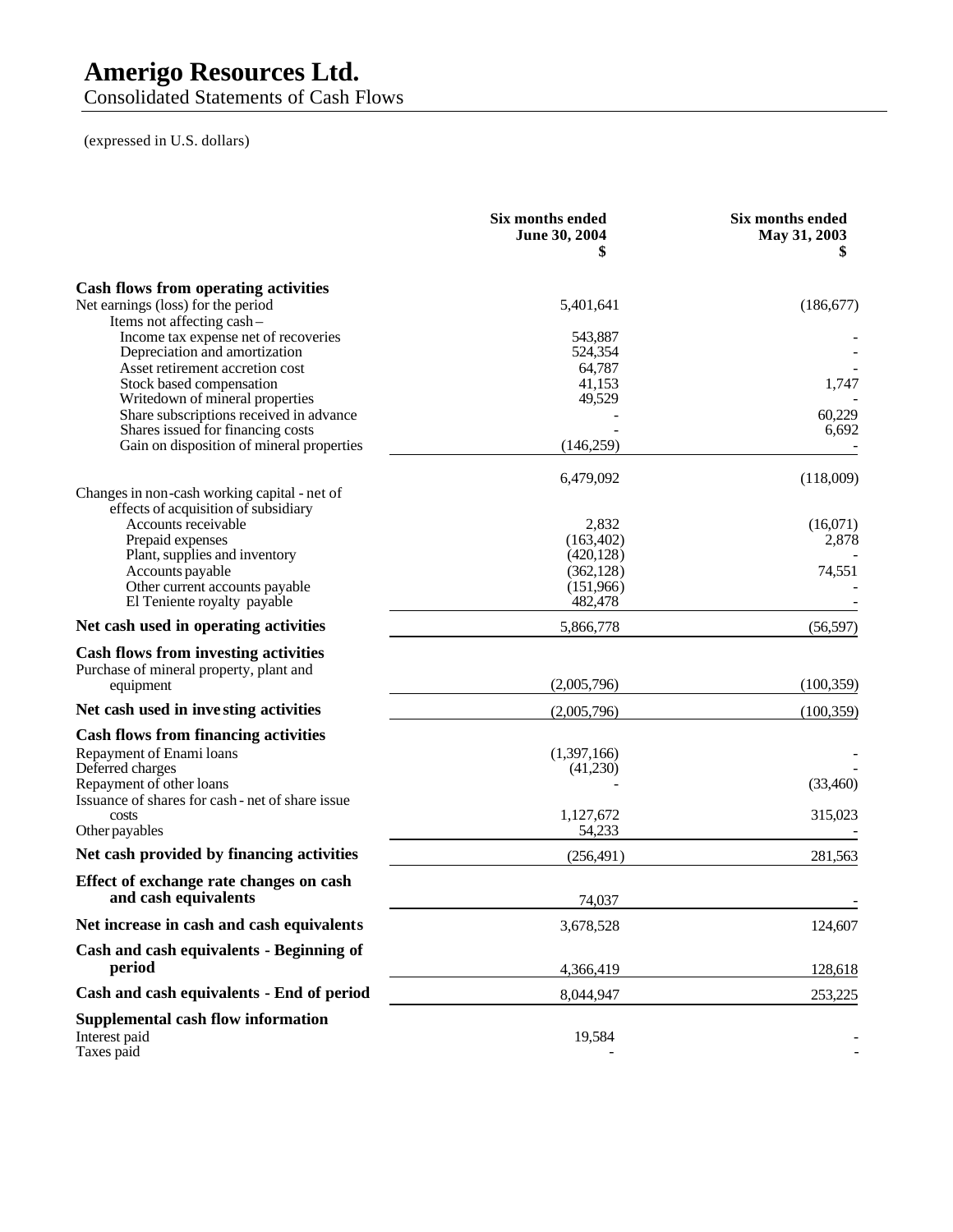(expressed in U.S. dollars)

#### **1 Comparative period**

As a result of Amerigo's year-end change from February 28 to December 31, the comparative period in the Statements of Operations and Statements of Cash Flows is comprised of the 3 months ended May 31, 2003.

#### **2 Significant accounting policies**

These financial statements have been prepared in accordance with Canadian Generally Accepted Accounting Principles for interim financial information and therefore do not include all of the information and notes required for annual financial statements. These interim financial statements and notes thereto should be read in conjunction with the company's audited financial statements for the ten months ended December 31, 2003.

During the six months ended June 30, 2004, Amerigo Resources Limited ("Amerigo" or "the company") adopted new accounting standards to account for asset retirement obligations, expensing of stock options and revenue recognition, as outlined below.

#### **Asset retirement obligations**

Minera Valle Central S.A. ("MVC") a wholly-owned copper producing company in Chile, is obligated through its operating contract with Corporación Nacional del Cobre de Chile ("Codelco") to remove the facilities and equipment that have been used in operations and to leave the land occupied by its operations clean and clear within six months of expiry of the contract or any extensions thereof. On January 1, 2004 the company adopted new accounting standards for site restoration obligations, which require the recognition of a liability for estimated future restoration costs and the recognition of periodic accretion expense on this liability. To this effect the company has obtained an independent assessment of site restoration costs of \$3.5M, which has been adjusted to reflect factors such as inflation, risk premiums and time value of money, and which will be accreted over time as required by accounting pronouncements. The company will obtain an independent assessment of asset recovery values and, if required, will proceed to make any necessary adjustments to prospective amortization charges.

#### **Revenue**

All copper produced by the Company is sold under two sales agreements with Chile's Empresa Nacional de Minería ("Enami" or the "smelter") which provide that the sale price is the market pric e at the end of the third month after delivery. Accordingly, all copper delivered by the Company to the smelter in one quarter is sold at market prices prevailing in the following quarter. The Company believes that this pricing arrangement is a standard industry term for 2004.

Commencing January 1, 2004 a new accounting standard required the Company to take into revenue on the date of delivery of copper concentrates to the smelter an amount based on the LME three month forward price for copper. Adjustments to recorded revenue are subsequently made at the end of each month to reflect changes in future copper prices until the sale price is settled. The effect of this new accounting standard is to increase the sensitivity of the Company's reported revenue to increases and decreases in copper prices. In a period of rising copper prices, not only will the Company record higher revenue for copper delivered in the period, but it will also record favourable adjustments to revenue for copper delivered in the prior period. Similarly, in a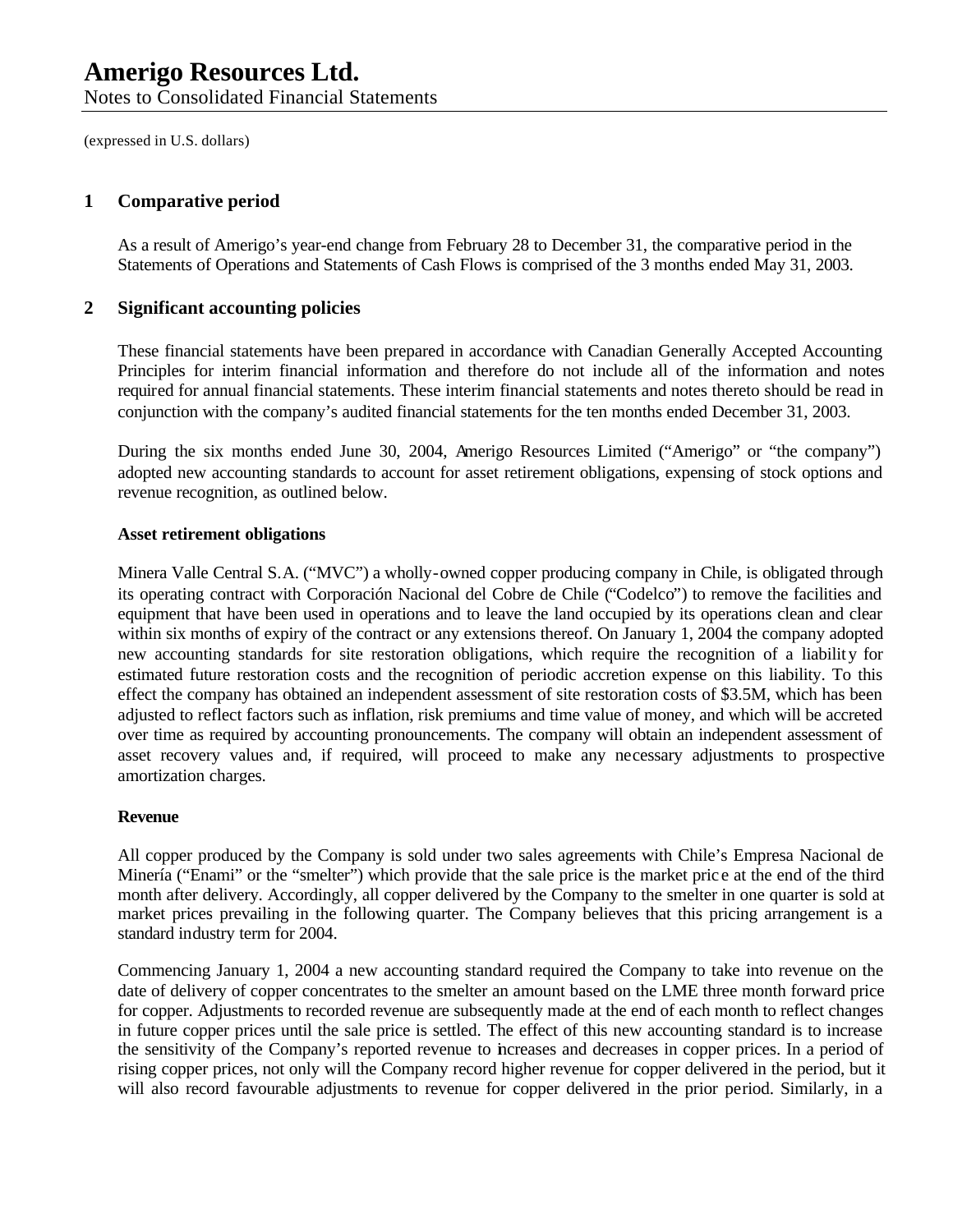(expressed in U.S. dollars)

period of declining copper prices, the Company will record lower revenues for current deliveries and negative adjustments to revenue for the prior period's deliveries.

#### **Stock options**

The company established a stock option plan (the "Plan") on April 2, 2003. The Board of Directors of the company administers the Plan, whereby it may from time to time grant options to purchase common shares of the company to directors, officers, key employees and certain other persons who provide services to the company or its subsidiaries. Effective January 1, 2004, the company adopted the new accounting standard for stock based compensation under which the fair value method of accounting for stock options granted to employees and directors is followed. Accordingly, compensation expense was recorded for options granted prior to 2004 on a retroactive basis to retained earnings to show the effect of compensation expense associated with stock option grants to employees and directors.

#### **3 Due to related parties**

The share capital of Amerigo International Holdings Corp. ("Amerigo International") is composed of Class A and Class B common shares. The company owns all of the issued and outstanding Class B shares of Amerigo International. The holders of Class A shares are not entitled to any dividend or to other participation in the profits of Amerigo International, except for a total royalty dividend calculated as follows:

- \$0.01 for each pound of copper produced by MVC or any successor entity to MVC if the price of copper is under \$0.80, or
- \$0.015 for each pound of copper produced by MVC or any successor entity to MVC if the price of copper is \$0.80 or more.

In all other respects, Amerigo International is controlled by the company and is a wholly-owned subsdiary for accounting purposes.

The amount included as Minority Interest in the company's Balance Sheet represents the book value of the Class A shares.

As at June 30, 2004 \$36,773 was accrued for the June 2004 dividend described above, which was subsequently paid in the ordinary course of business. The class A shares are owned indirectly by certain directors and officers of the company.

#### **4 Disposition of exploration interests**

In June 2004 the company received regulatory approval to sell a 100% interest in three Canadian mineral properties to Nikos Explorations Ltd. ("Nikos") for consideration on closing of 5,000,000 common shares of Nikos and contingent consideration of a further 5,000,000 Nikos common shares in the event Nikos retains the mineral properties on June 30, 2005. The company recorded a gain on disposition of \$146,259.